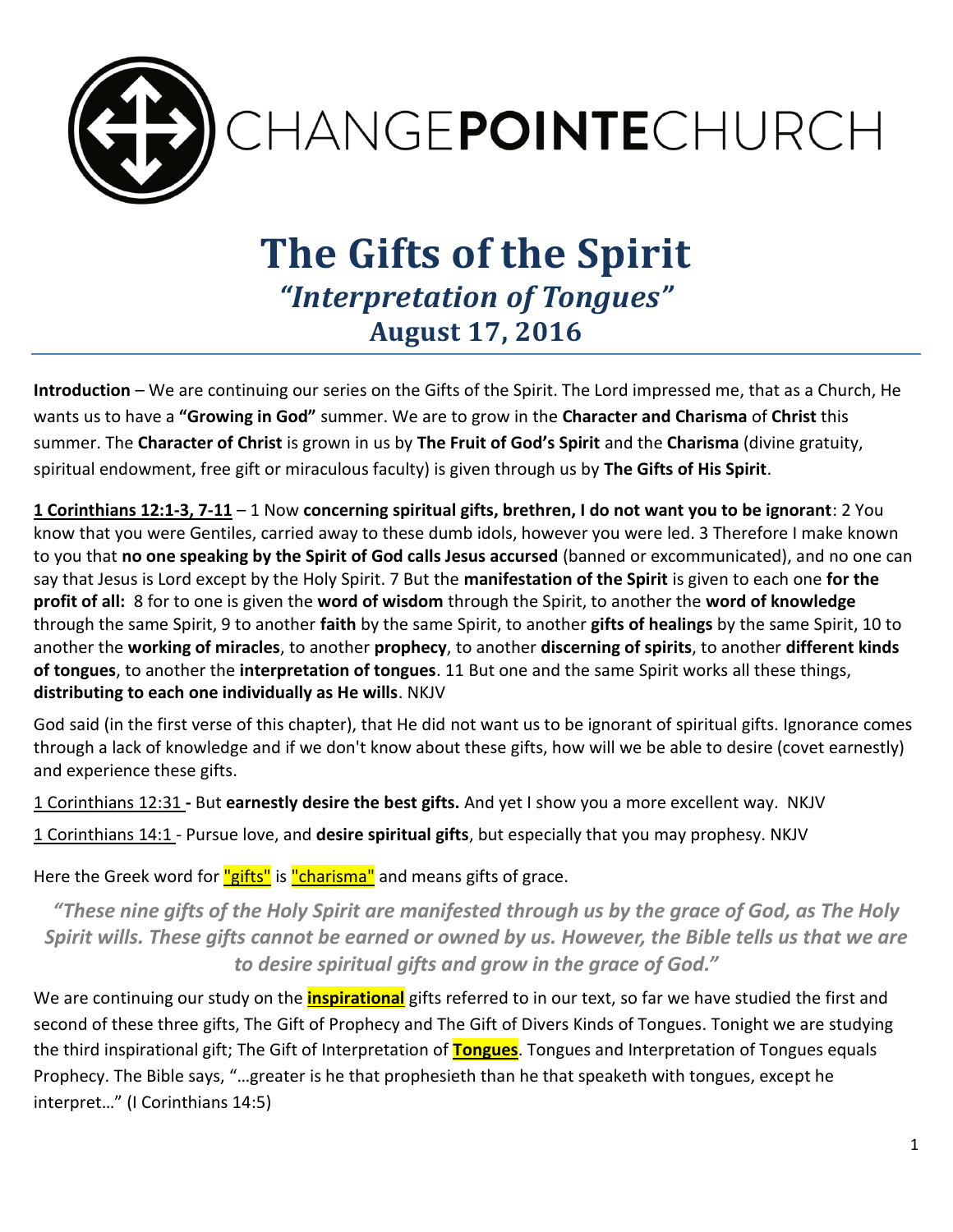- **I. There are Nine Gifts that are divided into three categories** 
	- A. **There are three revelation gifts, they reveal something**
		- A. **Word of Wisdom**
		- B. **Word of Knowledge**
		- C. **Discerning of Spirits**
	- B. **There are three Power Gifts, they do something** 
		- A. **Gift of Faith**
		- B. **Gifts of Healings**
		- C. **Working of Miracles**
	- C. **There are three Vocal or Inspirational Gifts, they say something**
		- A. **Gift of Prophecy**
		- B. **Divers kinds of Tongues**
		- C. **Interpretation of Tongues**

### **II. How are the Gifts of the Spirit are Distributed**

A. According to the **Will of** God

B. **1 Corinthians 12:11** - But one and the same **Spirit** works all these things, **distributing to each one individually as He wills**. NKJV

- C. To those who earnestly **Desire** them.
- D. **1 Corinthians 12:31 -** But **earnestly desire the best gifts**. And yet I show you a more excellent way.

## **III. The Gift of Interpretation of Tongues**

A. The Gift of Interpretation of tongues is a **supernatural** showing forth by the Holy Spirit the meaning of an utterance of Divers Kinds of Tongues. **.** 

- B. Remember, the Gifts of the Spirit are **supernatural,** not natural**.**
- C. The Gift of Interpretation of **Tongues** has nothing whatsoever to do with **linguistic** ability**.**
- D. The Gift of Interpretation of Tongues is not a **translation** of tongues, it is the interpretation.

E. **The Gift of Interpretation of** Tongues is the **least** of all the Gifts of the Spirit, because it requires another Gift in order to operate – The Gift of Divers Kinds of Tongues.

F. The purpose of the Gift of Interpretation of Tongues is to help the hearer of the Gift of Divers Kinds of Tongues **understand** what the Holy Spirit is saying to the Church and be **edified**.

G. All of the Gifts of the Spirit operate by **faith**.

H. Those who are used by the Holy Spirit to manifest His Gifts must be in **tune** with Him and be willing to **yield** to Him.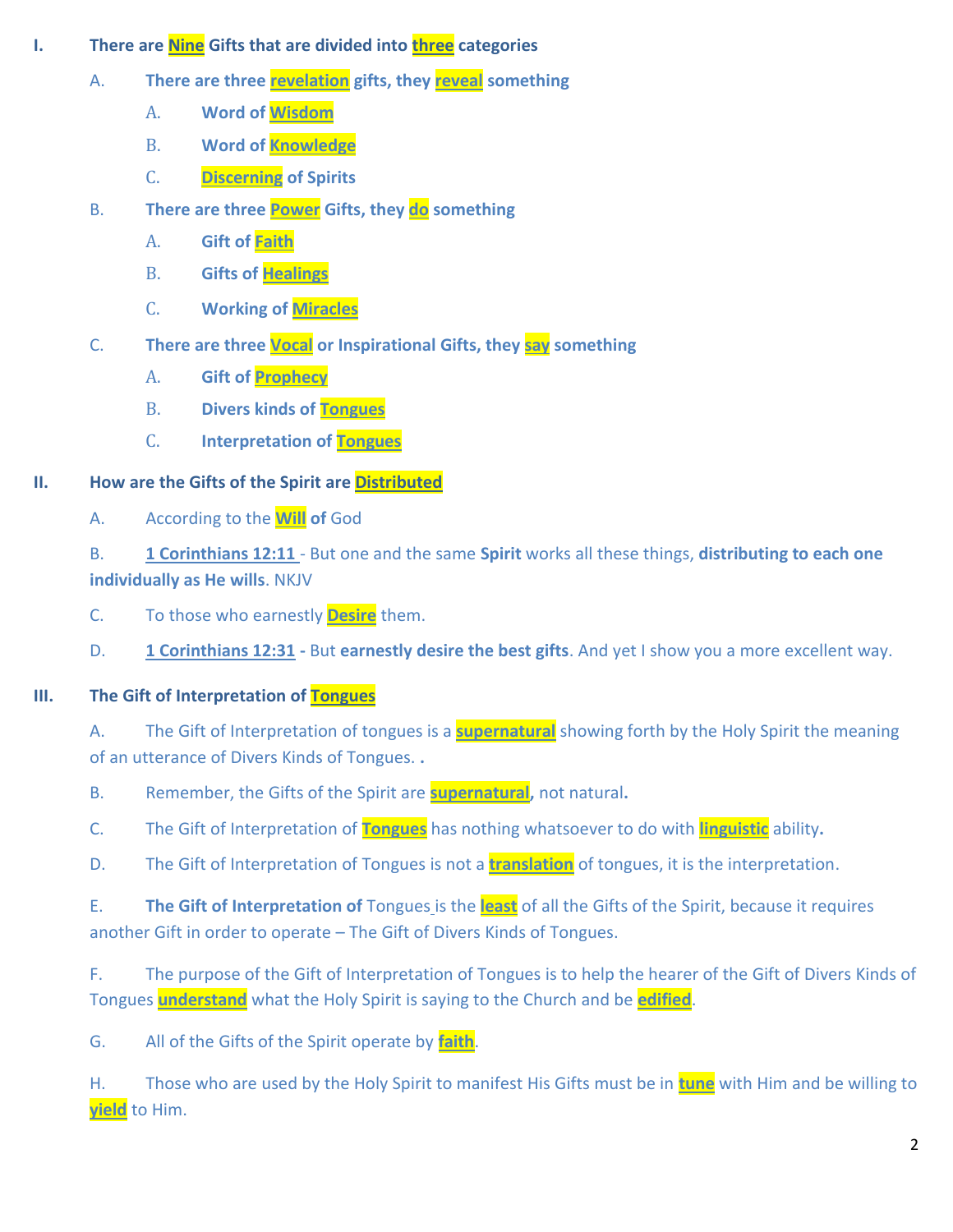**1 Corinthians 14:1-5, 39-40 – 1** Pursue love, and desire spiritual gifts, **but especially that you may prophesy**. 2 For **he who speaks in a tongue does not speak to men but to God**, for no one understands him; however, in the spirit he speaks mysteries. 3 **But he who prophesies speaks edification and exhortation and comfort to men.** 4 **He who speaks in a tongue edifies himself**, but **he who prophesies edifies the church**. 5 **I wish you all spoke with tongues, but even more that you prophesied**; **for he who prophesies is greater than he who speaks with tongues, unless indeed he interprets, that the church may receive edification**. 39 Therefore, brethren, **desire earnestly to prophesy, and do not forbid to speak with tongues**. 40 Let all things be done decently and in order. NKJV

**IV.** The Gift of **Interpretation** of Tongues in our Private Prayer Life

A. **1 Corinthians 14:13-15** - **13Therefore let him who speaks in a tongue pray that he may interpret**. 14 For if I pray in a tongue, my spirit prays, but my understanding is unfruitful. 15 What is the conclusion then? I will pray with the spirit, and I will also pray with the understanding. I will sing with the spirit, and I will also sing with the understanding. NKJV

B. When we pray in tongues in our private prayer life we are talking to **God** but we can also pray for the interpretation.

C. **1 Corinthians 14:2** - For **he who speaks in a tongue does not speak to men but to God**, for no one understands him; **however, in the spirit he speaks mysteries**. NKJV

D. We can pray for the interpretation of Tongues in our **private** prayer life. From time to time the LORD will reveal mysteries to us through the interpretation of tongues as we are praying in tongues.

E. It is not necessary that everything we pray in tongues in our private prayer life be interpreted, but as the Holy Spirit leads He will move upon us to pray for the **interpretation** of certain things we prayed forth in tongues.

F. As we exercise ourselves in our private prayer life asking God for the interpretation of the **mysteries** we are speaking to God, it will sensitize us and tune our spiritual ear enabling us to be used more so publicly with the Gift of Divers Kinds of Tongues and Interpretation of Tongues.

G. The Gift of Tongues and Interpretation of Tongues is unique to this **dispensation.** 

**V.** The Gift of Interpretation of Tongues in **Public** Ministry

A. **1 Corinthians 14:27 -** If anyone speaks in a tongue, let there be two or at the most three, each in turn, and let one interpret. NKJV

B. **1 Corinthians 14:27-** If anyone speaks in a tongue, two — or at the most three — should speak, **one at a time, and someone must interpret**. NIV

C. In ministering publicly in tongues in any one service, Paul under the inspiration of the Holy Spirit is saying that it should done by two or three people in one service.

D. The one who is being used to give the message in Tongues can also **interpret.** 

E. **1 Corinthians 14:13** - Therefore let him who speaks in a tongue **pray that he may interpret**. NKJV